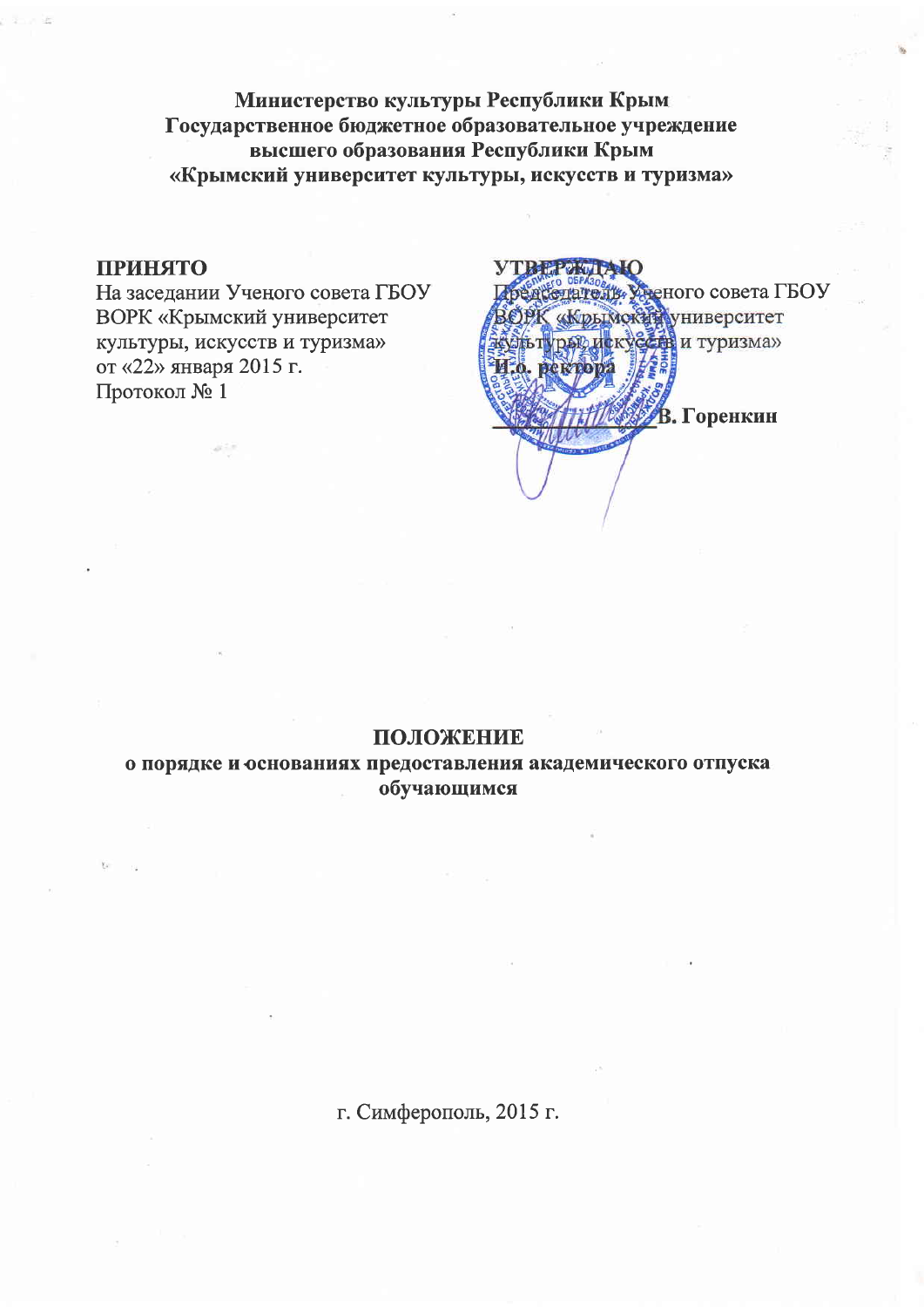# 1. Общие положения

Порядок предоставления академических отпусков в ГБОУ ВОРК  $1.1.$ «Крымский университет культуры, искусств и туризма» (далее университет) регламентируется Федеральным законом от 29 декабря 2012 года № 273-ФЗ «Об образовании в Российской Федерации;

Приказом Министерства образования и науки Российской Федерации № 455 от 13.06.2013 г. «Об утверждении Порядка и оснований предоставления академического отпуска обучающимся;

Уставом ГБОУ ВОРК «Крымский университет культуры, искусств и туризма».

Академический отпуск - это отпуск, предоставляемый студентам 1.2. университета, аспирантам (далее - обучающимся) в связи с невозможностью освоения образовательной программы высшего образования или программы подготовки научно-педагогических кадров по медицинским показаниям, в случае призыва на военную службу и в других исключительных случаях (стихийные бедствия, семейные обстоятельства и в других)

1.3. B случае предоставления академического отпуска продолжительность не может превышать двух лет. его 1.4.

Академический отпуск предоставляется обучающемуся неограниченное количество раз.

2. Порядок и основания предоставления академического отпуска.

2.1. Решение о предоставлении академического отпуска принимается ректором на основании представления декана соответствующего факультета в десятидневный срок со дня получения от обучающегося заявления и прилагаемых к нему документов (при наличии) и оформляется приказом.  $2.2.$ 

Основанием для принятия решения от предоставлении обучающемуся академического отпуска является:

- по медицинским показаниям личное заявление обучающегося и заключение врачебной комиссии медицинской организации, к которой обучающийся прикреплен по месту жительства;
- в случае призыва на военную службу - личное заявление обучающегося и повестка военного комиссариата, содержащая время и место отправки к месту прохождения военной службы;
	- в других исключительных случаях личное заявление обучающегося и соответствующий документ, подтверждающий основания ДЛЯ получения академического отпуска (при наличии).

2.3. Обучающийся в период нахождения его в академическом отпуске освобождается от обязанностей, связанных с освоением им образовательной программы в университете, и не допускается к образовательному процессу до завершения академического отпуска.

2.4. По завершении академического отпуска обучающийся допускается к обучению на основании приказа ректора. Основанием для издания приказа о допуске к учебному процессу обучающегося, находящегося в академическом